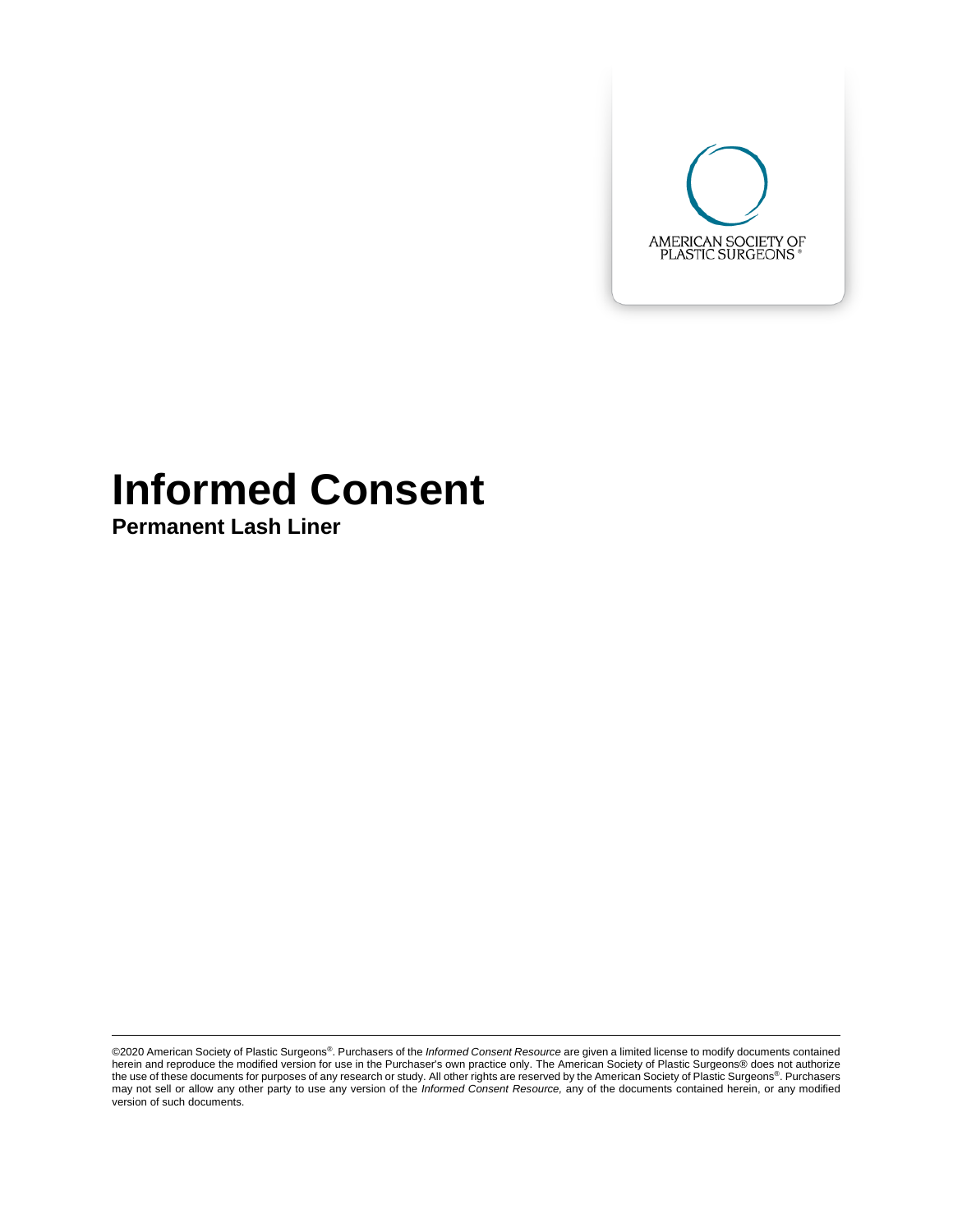

# **INSTRUCTIONS**

This document is about informed consent. It will tell you about **permanent lash liner**, its risks, and other treatment options.

It is important that you read this whole document carefully. Please initial each page. Doing so means you have read the page. Signing the consent agreement means that you agree to the surgery that you have talked about with your plastic surgeon.

# **GENERAL INFORMATION**

Permanent makeup uses a natural iron oxide pigment. It is made for facial application. In micro pigmentation, pigment is added to the skin to give a natural-looking color. This treatment cannot be undone. It is permanent. The results may fade over time, and you may need touch-up treatments. However, it may not be possible to remove the pigment. Laser treatments may change the pigment color.

# **OTHER TREATMENTS**

Other forms of treatment include using eyeliner. All treatments have their own risks and potential problems.

#### **RISKS OF PERMANENT LASH LINER**

Every procedure has risks. It is important that you understand the risks and possible problems that come with this procedure. Every procedure has limits. Choosing to have a procedure means comparing the risks and benefits. Most patients do not face problems, but you should talk about them with your plastic surgeon. Make sure you understand all possible outcomes of permanent lash liner.

# **SPECIFIC RISKS OF PERMANENT LASH LINER**

#### **Bruising:**

You may see bruising after the procedure. It should not last more than a day or two.

#### **Infection:**

It is rare, but you can get an infection after the procedure. If you do, you may need more treatment. This could include antibiotics, time in the hospital, or surgery. You need to tell your permanent lash liner technician about any infection like toenails that grow inward, insect bites, tooth problems, or urinary infections. An infection in another part of your body can lead to an infection in the treated area.

#### **Skin Discoloration/Swelling:**

You may see swelling after the treatment. The skin at or near the treatment site can look lighter or darker than the skin around it. It is rare but swelling and skin discoloration can last a long time. In rare cases, it may be permanent.

#### **Poor Results:**

You can expect good results. However, there is no guarantee for the results. A person's body is not symmetrical. Almost everyone has some level of unevenness. It may not be visible before the treatment. For example, one side of a face may be a little larger or one side of the face may sag. If you have realistic ideas about the treatment, the results will look better. Some patients do not reach their goals. It is not the fault of the technician or the treatment. Poor results may NOT improve with more treatment.

#### **Scarring:**

All procedures that involve cutting skin can leave scars. Some are easier to see than others. You can expect your wound to heal after receiving the permanent lash liner, but you may get visible scars that are permanent. Scars may look bad and be a different color than your other skin. These scars may be raised and red in the first few weeks or months. They usually fade over time. However, some patients can have

**Page 1 of 3 Patient Initials** ©2020 American Society of Plastic Surgeons® This form is for reference purposes only. It is a general guideline and not a statement of standard of care. Rather, this form should be edited and amended to reflect policy requirements of your practice site(s), CMS and Joint Commission requirements, if applicable, and legal requirements of your individual states. The ASPS does not certify that this form, or any modified version of this form, meets the requirements to obtain informed consent for this procedure in the jurisdiction of your practice.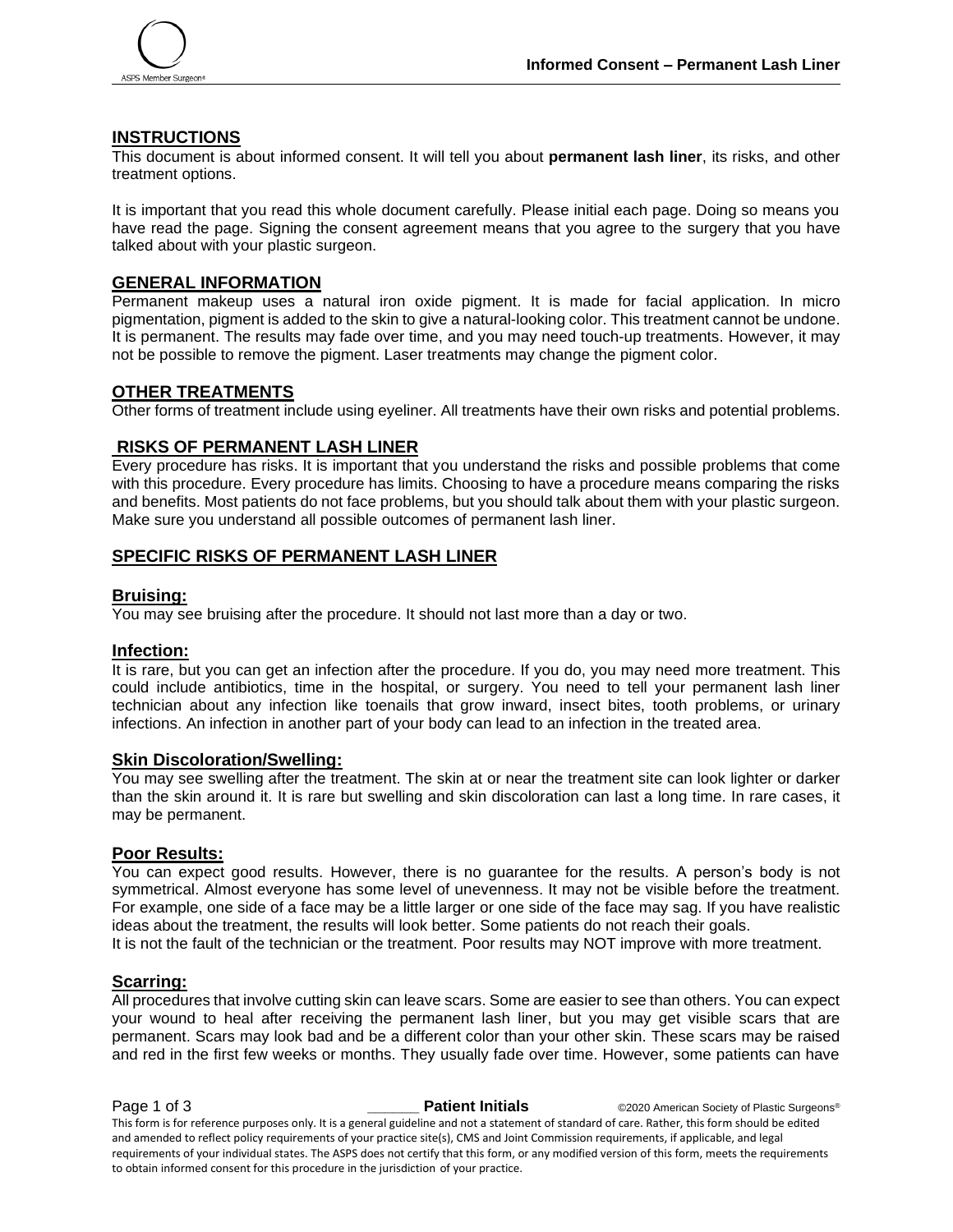

"hypertrophic" or "keloid" scars, which means you can clearly see and feel them. They may be red, and do not go away. You may need more treatments, like medication and/or surgery.

#### **Touch-Up Treatments:**

The permanent lash liner technician will do everything possible to ensure a good outcome. However, unexpected events can occur that may need more treatments.

#### **Skin Sensitivity:**

Your skin may be itchy, tender, or very sensitive to hot or cold temperatures after the procedure. This usually goes away during healing. In rare cases, it may last a long time.

#### **Damage to Eye Structures:**

It is very unlikely, but there is a risk of injury to the eye and the area around it. Injuries to this area may be temporary or permanent.

#### **Pain:**

You may feel pain after your procedure.

#### **Allergic Reactions:**

In rare cases, you may have allergic reactions to the pigment, medication, or injected agents. Serious systemic reactions like shock (anaphylaxis) may come from drugs used during surgery and prescription medicines. Allergic reactions may require more treatment. You should tell your doctor about any allergic reactions you have had.

#### **Drug Reactions:**

You may have unexpected drug allergies. You may not respond to medication or you may fall ill from the prescribed drugs. You should inform your doctor of any problems you have had with any medication or allergies to medication, prescribed or over the counter. You should tell your doctor about the medications you take regularly. Give your surgeon a list of your current medications and supplements.

#### **DISCLAIMER**

Informed consent documents give you information about the procedure you are considering. These documents explain the risks of that procedure. They also discuss other treatment options, including not having surgery. However, informed consent documents can't cover everything. Your plastic surgeon may give you more or different information. This may be based on the facts of your case.

Informed consent documents are not meant to define or serve as the standard of medical care. Standards of medical care are determined based on the facts involved in an individual case. They may change with advances in science and technology. They can also change with the way doctors practice medicine.

# **It is important that you read the above information carefully and get all your questions answered before signing the consent agreement on the next page.**

**Page 2 of 3 Patient Initials COVID-2020** American Society of Plastic Surgeons®